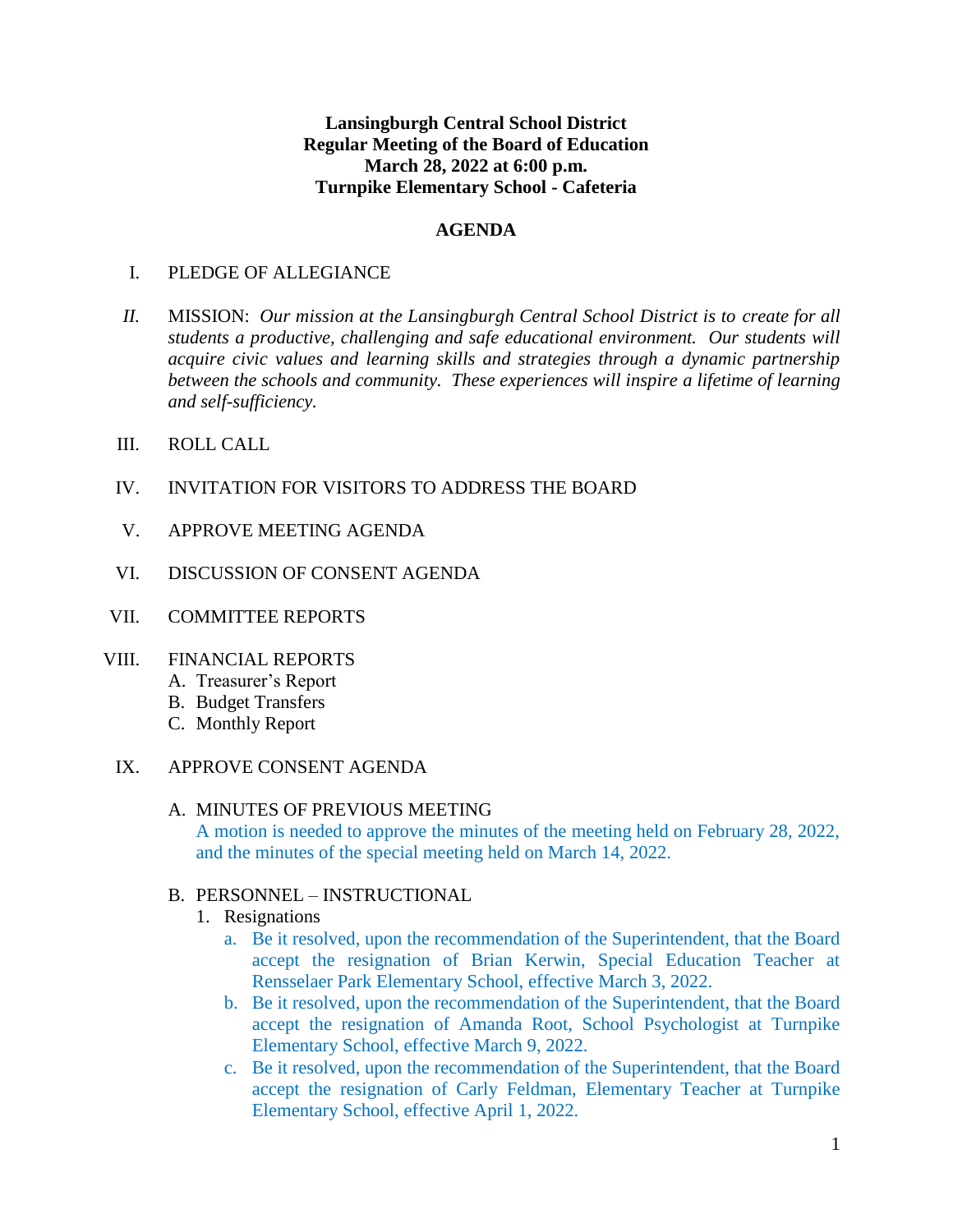- d. Be it resolved, upon the recommendation of the Superintendent, that the Board accept the resignation of Matthew Holden, Teaching Assistant at Lansingburgh High School, effective March 18, 2022.
- 2. Appointments
	- a. Be it resolved, upon the recommendation of the Superintendent, that the Board appoint Katie Secore to a probationary position at Knickerbacker Middle School in the tenure area of School Social Worker, pending clearance by the New York State and the Federal Government per the Project SAVE Law, with compensation as set forth below:

| Commencement of Service – March 18, 2022 |                                                                      |
|------------------------------------------|----------------------------------------------------------------------|
|                                          | <b>Expiration of Probationary Appointment – March 17, 2026</b>       |
|                                          | Certification Status – School Social Worker, Provisional (expedited) |
| \$45,242                                 |                                                                      |
| 450                                      |                                                                      |
| 1,750                                    |                                                                      |
| \$47,442                                 |                                                                      |
|                                          |                                                                      |

b. Be it resolved, upon the recommendation of the Superintendent, that the Board appoint Natalie Russo to a probationary teaching position at Turnpike Elementary School in the tenure area of Elementary Education, pending clearance by the New York State and the Federal Government per the Project SAVE Law, with compensation as set forth below:

Commencement of Service – March 28, 2022 Expiration of Probationary Appointment – March 27, 2026 Certification Status – Childhood Education 1-6, Initial Salary - Step 1 \$44,227

c. Be it resolved, upon the recommendation of the Superintendent, that the Board appoint Mary Danahy as a long-term substitute teacher at Turnpike Elementary School, with terms as set forth below:

Commencement of Service: April 25, 2022 End of Service: June 24, 2022 Certification Status – Elementary Education, Permanent Daily Rate  $-1/200<sup>th</sup>$  of Step 1

d. Be it resolved, upon the recommendation of the Superintendent, that the Board appoint Jonathan Sproule to a probationary position at Turnpike Elementary School in the tenure area of Teaching Assistant, pending clearance by the New York State and the Federal Government per the Project SAVE Law, with compensation as set forth below:

Commencement of Service – April 4, 2022 Expiration of Probationary Appointment – April 3, 2026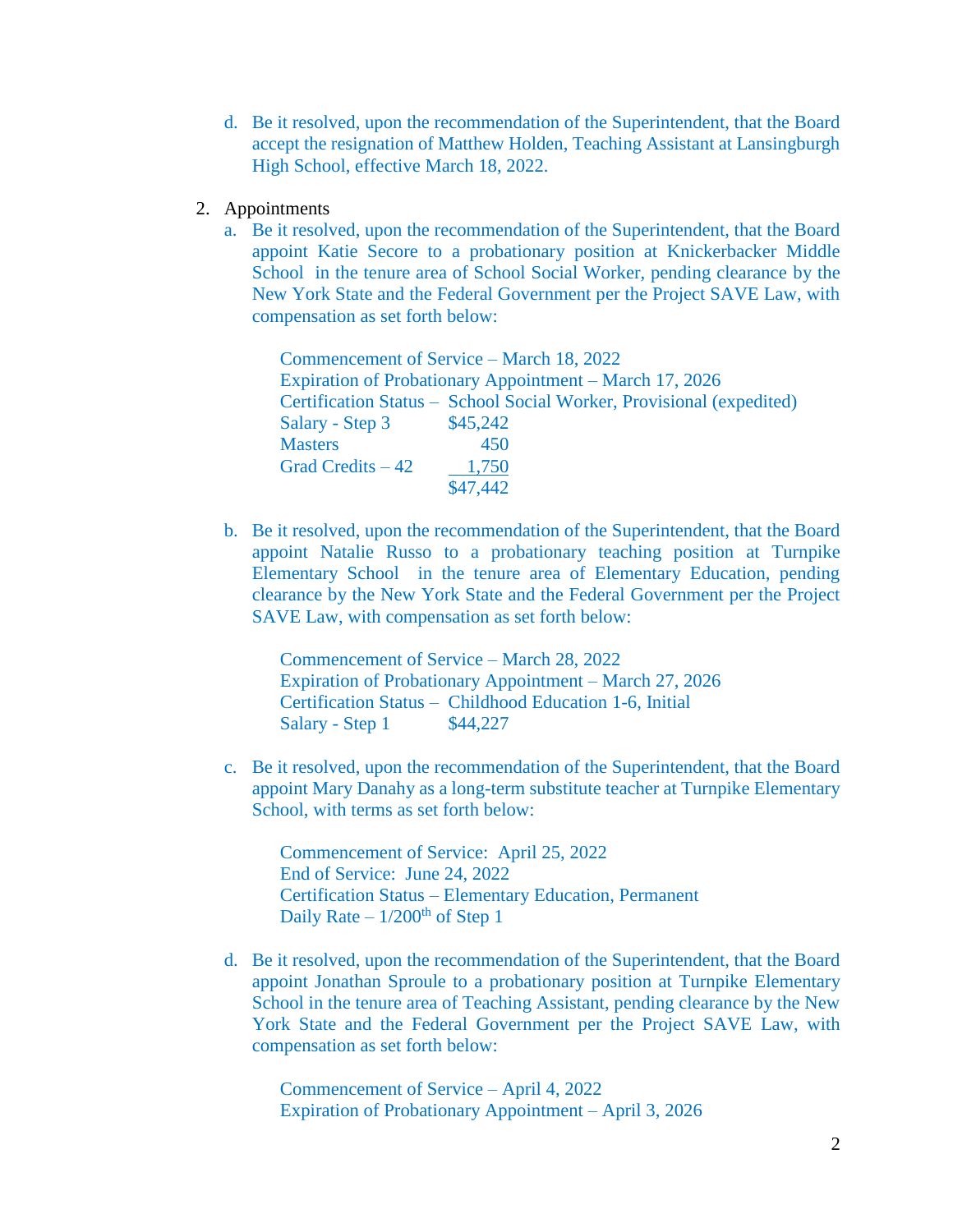Certification Status – Teaching Assistant Level I Salary – Step 4 - \$18.64 per hour

e. Be it resolved, upon the recommendation of the Superintendent, that the Board appoint Marydalia Coriano to a probationary position at Rensselaer Park School in the tenure area of Teaching Assistant, pending clearance by the New York State and the Federal Government per the Project SAVE Law, with compensation as set forth below:

Commencement of Service – March 29, 2022 Expiration of Probationary Appointment – March 28, 2026 Certification Status – Teaching Assistant Level III Salary – Step 7 - \$20.97 per hour

f. Be it resolved, upon the recommendation of the Superintendent, that the Board appoint Kaila Lampmon as School Nurse (RN) at Turnpike Elementary School, pending clearance by the New York State and the Federal Government per the Project SAVE Law, with compensation as set forth below:

Commencement of Service: March 21, 2022 NYS Licensure Status: Registered Professional Nurse Salary: Step 3 - \$30.24 per hour

- g. Be it resolved, upon the recommendation of the Superintendent, that the Board appoint Suzanne Anthony as a substitute school nurse effective March 10, 2022 through June 24, 2022.
- h. Be it resolved, upon the recommendation of the Superintendent, that the Board approve Annette Hopkins as a tutor for a student out of school for medical purposes beginning March 16, 2022 through April 28, 2022 for one hour per school day at the hourly rate of \$25.00.
- i. Be it resolved, upon the recommendation of the Superintendent, that the Board approve Philip Faseun for supervision of a student for 2 hours on March 14 and March 15, 2022 at the hourly rate of \$25.00.
- j. Be it resolved, upon the recommendation of the Superintendent, that the Board appoint Peter Allen as Softball Club Advisor at Rensselaer Park Elementary School for the 2021-2022 school at the hourly rate of \$25.00 (one hour per week for 6 weeks) funded through ARP – Afterschool Enrichment Program.
- k. Be it resolved, upon the recommendation of the Superintendent, that the Board appoint Nolan Yowell as the E-Sports Club Advisor Substitute at Lansingburgh High School for the 2021-2022 school at the hourly rate of \$25.00 funded through ARP – Afterschool Enrichment Program.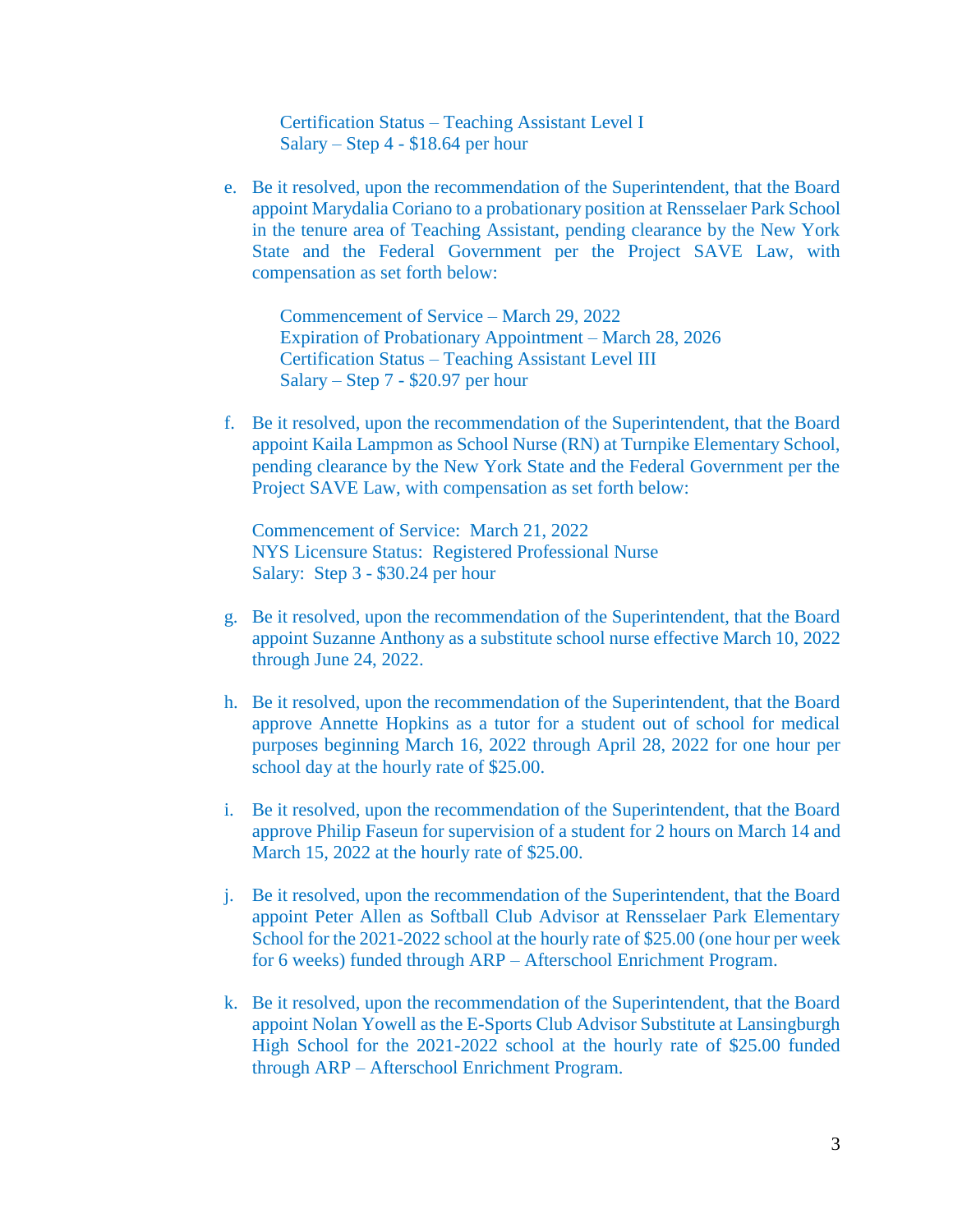- l. Be it resolved, upon the recommendation of the Superintendent, that the Board appoint Jessica Sisti as Musical Co-Advisor for the 2021-2022 school year with a stipend in accordance with the LTA Contract.
- m. Be it resolved, upon the recommendation of the Superintendent, that the Board appoint Chelsey Horner as the Music Club Advisor at Turnpike Elementary School for the 2021-2022 school year with a stipend of \$1,000 from the Title IV grant.
- n. Be it resolved, upon the recommendation of the Superintendent, that the Board appoint Samantha Kelso as a New Teacher Mentor for the 2021-2022 school year with a stipend of \$1,000 from the Title II grant.
- o. Be it resolved, upon the recommendation of the Superintendent, that the Board appoint the following substitute teachers for the remainder of the 2021-2022 school year:

Shaye Gardinier - Uncertified

- 3. Other
	- a. Be it resolved, upon the recommendation of the Superintendent, that the Board approve the list of In-Service and Graduate Credit Hours dated March 2022; and further approve reimbursement of credit for the staff members listed be authorized in accordance with the LTA contract, effective February 1, 2022.
	- b. Be it resolved, upon the recommendation of the Superintendent, that the Board approve salary corrections for new hires in accordance with the LTA contract, as submitted by the District Clerk on March 23, 2022.
	- c. Be it resolved, upon the recommendation of the Superintendent, that the Board approve the request of Ashley Burke, Elementary Teacher at Turnpike Elementary School, for an unpaid leave of absence beginning February 28, 2022 and ending April 4, 2022.
	- d. Be it resolved, upon the recommendation of the Superintendent, that the Board approve an Employee Separation Agreement for Employee #1869, dated March 3, 2022.
	- e. Be it resolved, upon the recommendation of the Superintendent, that the Board approve the request of Darcy Munhall for up to 35 days of supplementary sick leave in accordance with the provisions of Article VII, Section 7 of the negotiated agreement between the District and the CSEA Teaching Assistant Unit.
	- f. Be it resolved, upon the recommendation of the Superintendent, that the Board approve the request of Lindsay Cooper for up to 35 days of supplementary sick leave in accordance with the provisions of Article VII, Section 7 of the negotiated agreement between the District and the CSEA Teaching Assistant Unit.
	- g. Be it resolved, upon the recommendation of the Superintendent, that the Board approve the request of Kristie Keary for up to 35 days of supplementary sick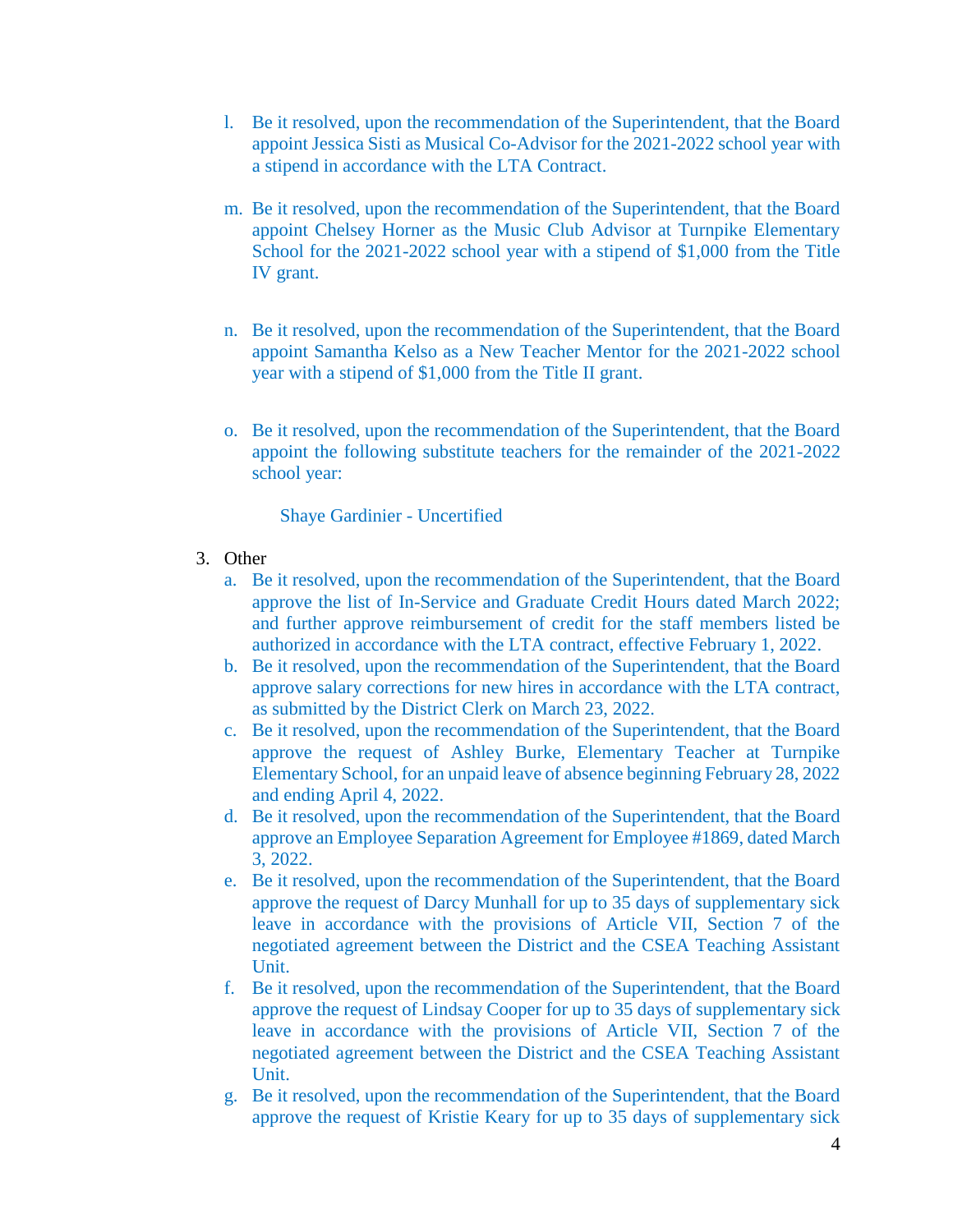leave in accordance with the provisions of Article VII, Section 7 of the negotiated agreement between the District and the CSEA Teaching Assistant Unit.

#### C. PERSONNEL – NON-INSTRUCTIONAL

- 1. Resignations
	- a. Be it resolved, upon the recommendation of the Superintendent, that the Board accept the resignation of Duane Connally, teacher aide at Knickerbacker Middle School, effective March 2, 2022.
- 2. Appointments
	- a. Be it resolved, upon the recommendation of the Superintendent, that the Board appoint Carol Cooke as a Teacher Aide at Turnpike Elementary School pending clearance by New York State and the Federal Government per the Project SAVE Law, with compensation as set forth below:

Commencement of Service – March 7, 2022 Salary – Step 3 / \$18.78 per hour

b. Be it resolved, upon the recommendation of the Superintendent, that the Board appoint Kandie Bleau as a Teacher Aide at Turnpike Elementary School pending clearance by New York State and the Federal Government per the Project SAVE Law, with compensation as set forth below:

Commencement of Service – March 7, 2022 Salary – Step 3 / \$18.78 per hour

c. Be it resolved, upon the recommendation of the Superintendent, that the Board appoint Lauren Bush as a Teacher Aide at Turnpike Elementary School pending clearance by New York State and the Federal Government per the Project SAVE Law, with compensation as set forth below:

Commencement of Service – March 28, 2022 Salary – Step 2 / \$17.91 per hour

d. Be it resolved, upon the recommendation of the Superintendent, that the Board appoint Robert Barringer as a Part-time Groundsman, pending clearance by New York State and the Federal Government per the Project SAVE Law, with compensation as set forth below:

Commencement of Service – March 14, 2022 Salary – \$22.29 per hour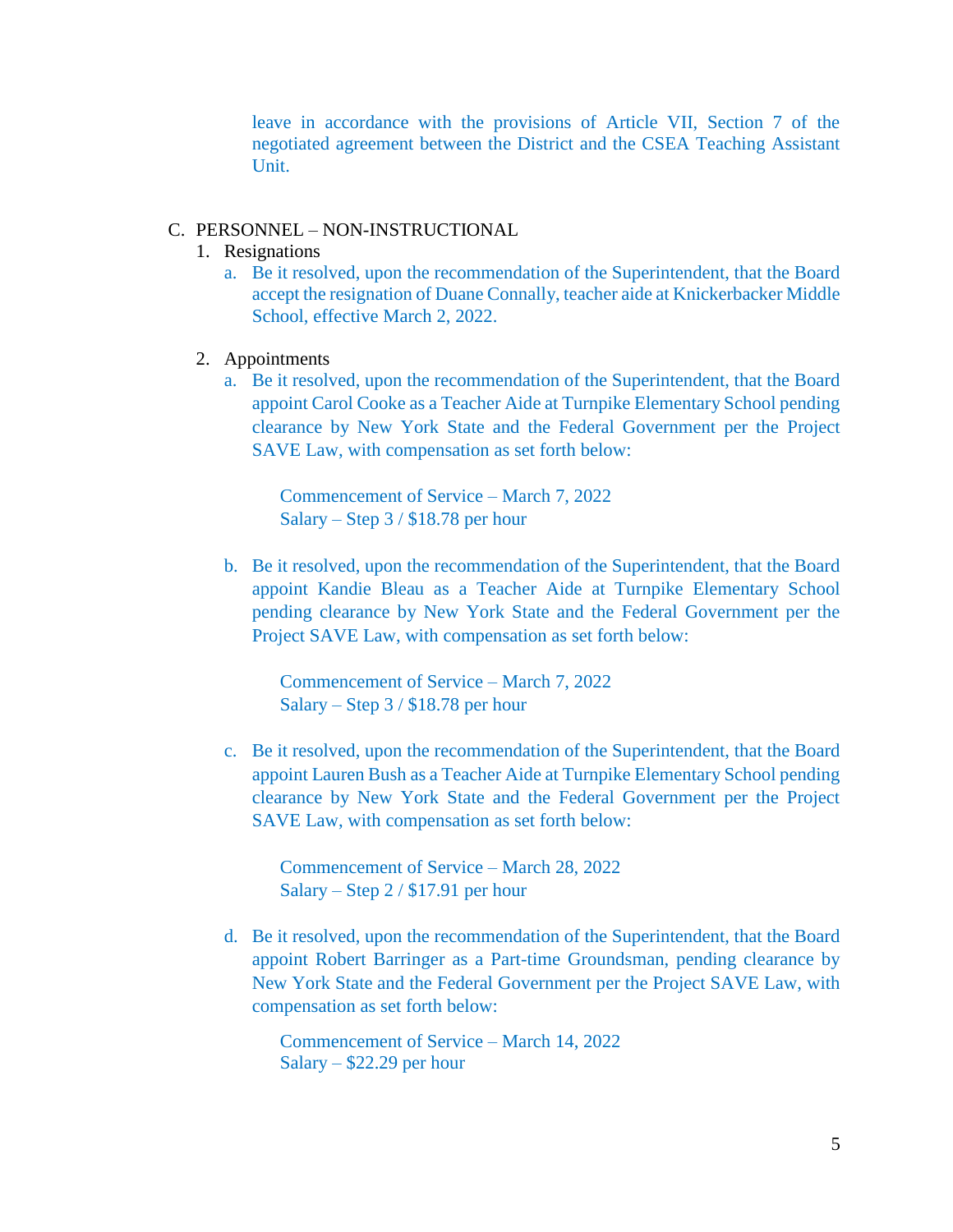e. Be it resolved, upon the recommendation of the Superintendent, that the Board appoint Kyly Horton as a Typist at the Knickerbacker Middle School, pending clearance by New York State and the Federal Government per the Project SAVE Law, with compensation and benefits in accordance with the CSEA contract as set forth below:

Commencement of Service – March 31, 2022 Terms: 10-months Salary: Step 1 / \$19.56 per hour

f. Be it resolved, upon the recommendation of the Superintendent, that the Board appoint the following non-instructional substitutes for the remainder of the 2021-2022 school year:

Heather Bull – Substitute Custodian

#### 3. Other

a. Be it resolved, upon the recommendation of the Superintendent, that the Board approve the request of Makayle Huff for up to 35 days of supplementary sick leave in accordance with the provisions of Article VI, Section 1, Part C of the negotiated agreement between the District and the CSEA Non-Instructional Unit.

### X. ACTION ITEMS

#### A. Donations

1. Accept Donations:

#### Recommendation:

Be it resolved, upon the recommendation of the Superintendent, that the Board accept the following donations:

| From                        | Amount     | Purpose            |
|-----------------------------|------------|--------------------|
| Advantage Sales & Marketing | \$1,000.00 | TES Dress a Knight |
| Stewart's                   | \$1,750.00 | TES Dress a Knight |

#### B. Contracts

1. Award Area 1 and 2 Site Survey Work

#### Recommendation:

Be it resolved, upon the recommendation of the Superintendent, that the Board award the Area 1 and Area 2 site survey work in connection to RPES Addition Construction Project to RDM Surveying Consultants with the total contract award of \$22,760.